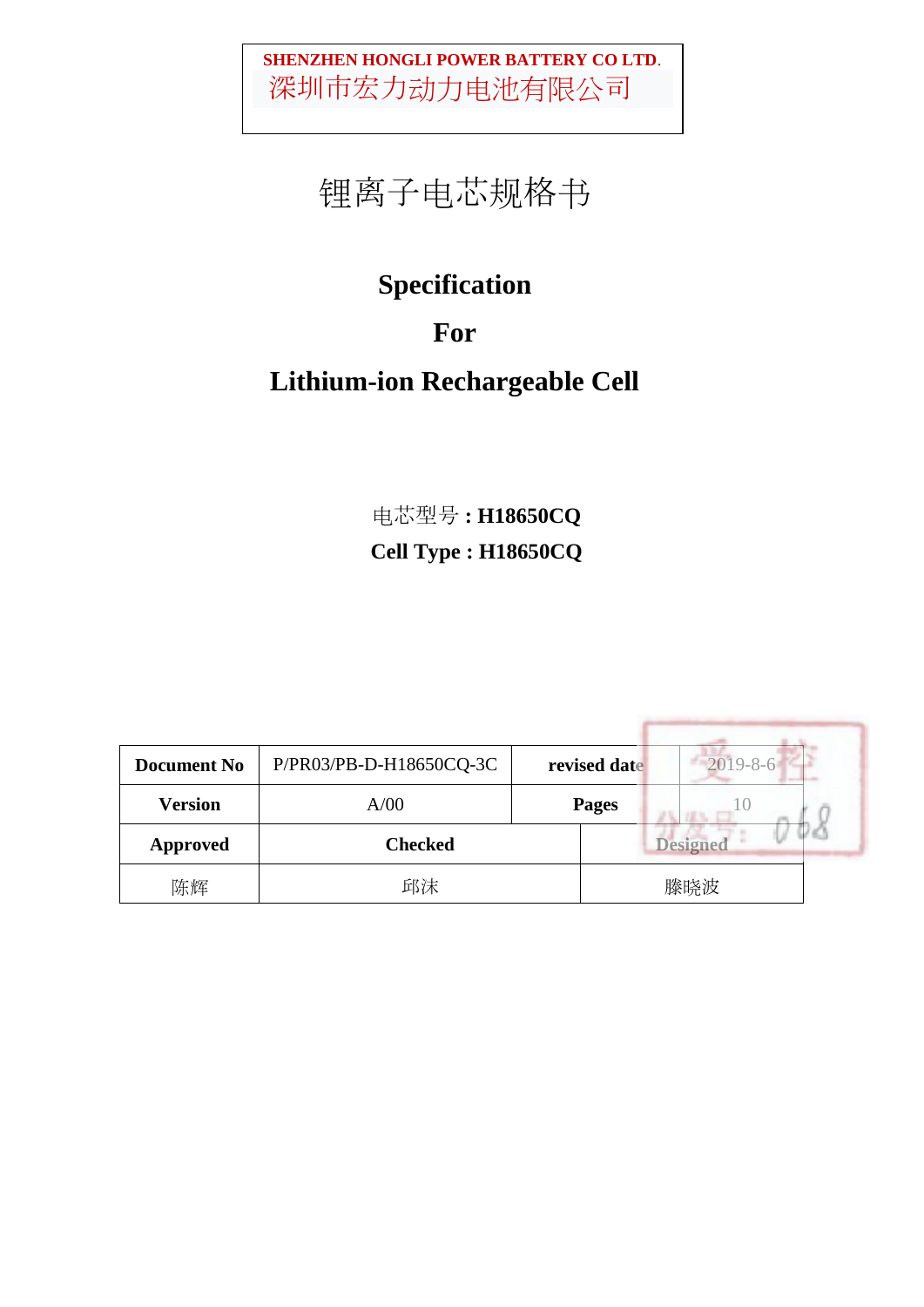### **Contents** 目 录

- **1 Preface** 前 言
- **2 Definition** 定 义
	- 2.1 Standard charge method 标准充电方式
	- 2.2 Standard discharge method 标准放电方式
	- 2.3 Rate discharge method 倍率放电方式
	- 2.4 Nominal capacity 标称容量
- **3 Cell type and dimension** 电芯型号及尺寸
	- 3.1 Description and type 电芯说明及型号
	- 3.2 Cell dimension 电芯尺寸
- **4 Cell characteristics** 电芯特性
- **5 Technical requirements** 技术要求
	- 5.1 Cell usage conditions 电芯使用环境
	- 5.2 Cell testing conditions 电芯实验环境
	- 5.3 Requirement of the testing equipment 测量仪表要求
	- 5.4 Electrochemical characteristics 电化学特性
	- 5.5 Environmental characteristics and safety characteristics 环境适应性能与安全性能
- **6 Package picture** 包装图片
- **7 Shipment** 出 货
- **8 Warranty** 质量保证
- **9 Storage and shipment requirement** 存储及运输要求
- **10 Warning and cautions in handling the lithium-ion cell** 电芯使用时警告事项及注意事项
- **11 The restriction of the use of hazardous substances** 有害物质控制要求
- **12 Contact information** 联系方式
- **13 Version history** 修订履历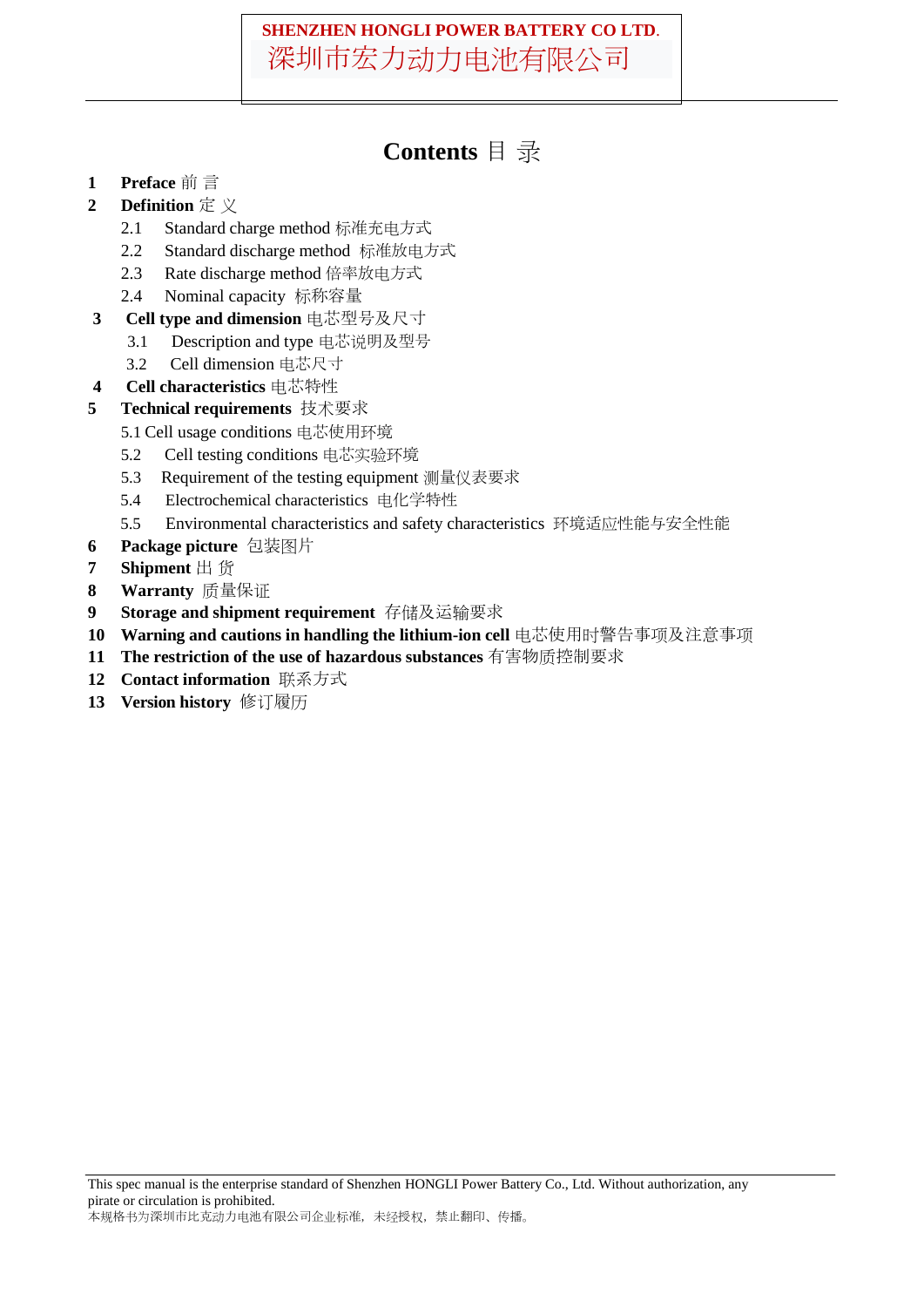| <b>Document No</b> | P/PR03/PB-D-H18650CQ-3C | Version | A/00 | Page |  |
|--------------------|-------------------------|---------|------|------|--|
|                    |                         |         |      |      |  |

### **1 Preface** 前 言

This specification describes the type, dimension, performance, technical characteristics, warnings and cautions of the lithium-ion rechargeable cell. The specification only applies to H18650CQ fresh cells supplied by Shenzhen HONGLI Power Battery Co., Ltd and Zhengzhou HONGLI Battery Co., Ltd.

本标准描述了圆柱型锂离子电芯的型号、尺寸、特性、技术要求及注意事项。本标准仅适用于深圳市 比克动力电池有限公司及郑州比克电池有限公司生产的新鲜的圆柱型H18650CQ 锂离子电芯。

### **2 Definition** 定 义

#### **2.1 Standard charge method** 标准充电方式

At 25  $\pm$  2 °C, the cell is charged to 4.2 V under 0.5 C (1275 mA) constant current, then charged under 4.2 V constant voltage until the current tapers to 0.01C (26 mA).

在25 ±2 ℃ 下,电芯以0.5 C(1275 mA)恒流充电至4.2 V 后,以4.2 V 恒压充电至0.01 C(26 mA)。 **2.2 Standard discharge method** 标准放电方式

At  $25 \pm 2$  °C, the cell is discharged to 2.75 V under 0.2 C (510 mA) constant current.

在  $25 \pm 2$  °C 下, 电芯以 0.2 C (510 mA) 恒流放电至 2.75 V。

**2.3 Rate discharge method** 倍率放电方式

At  $25 \pm 2$  °C, the cell is discharged to 2.75 V under 1 C (2550 mA) constant current.

在 25 ± 2 ℃ 下,电芯以 1C(2550 mA)恒流放电至 2.75 V。

#### **2.4 Nominal capacity** 标称容量

The cell nominal capacity, signed as Cap and using mAh as unit, is obtained as per standard charge followed

#### by standard discharge.

电芯标称容量以Cap 表示,单位为毫安时(mAh),是指电芯按标准充电方式充电后,按标准放电方 式放电得到的容量。

### **3 Cell type and dimension**电芯型号及尺寸

**3.1 Description and model** 电芯说明及型号

Description: Cylindrical Li-ion rechargeable cell 说明:圆柱型锂离子可再充电电芯 Type: H18650CQ 型号:H18650CQ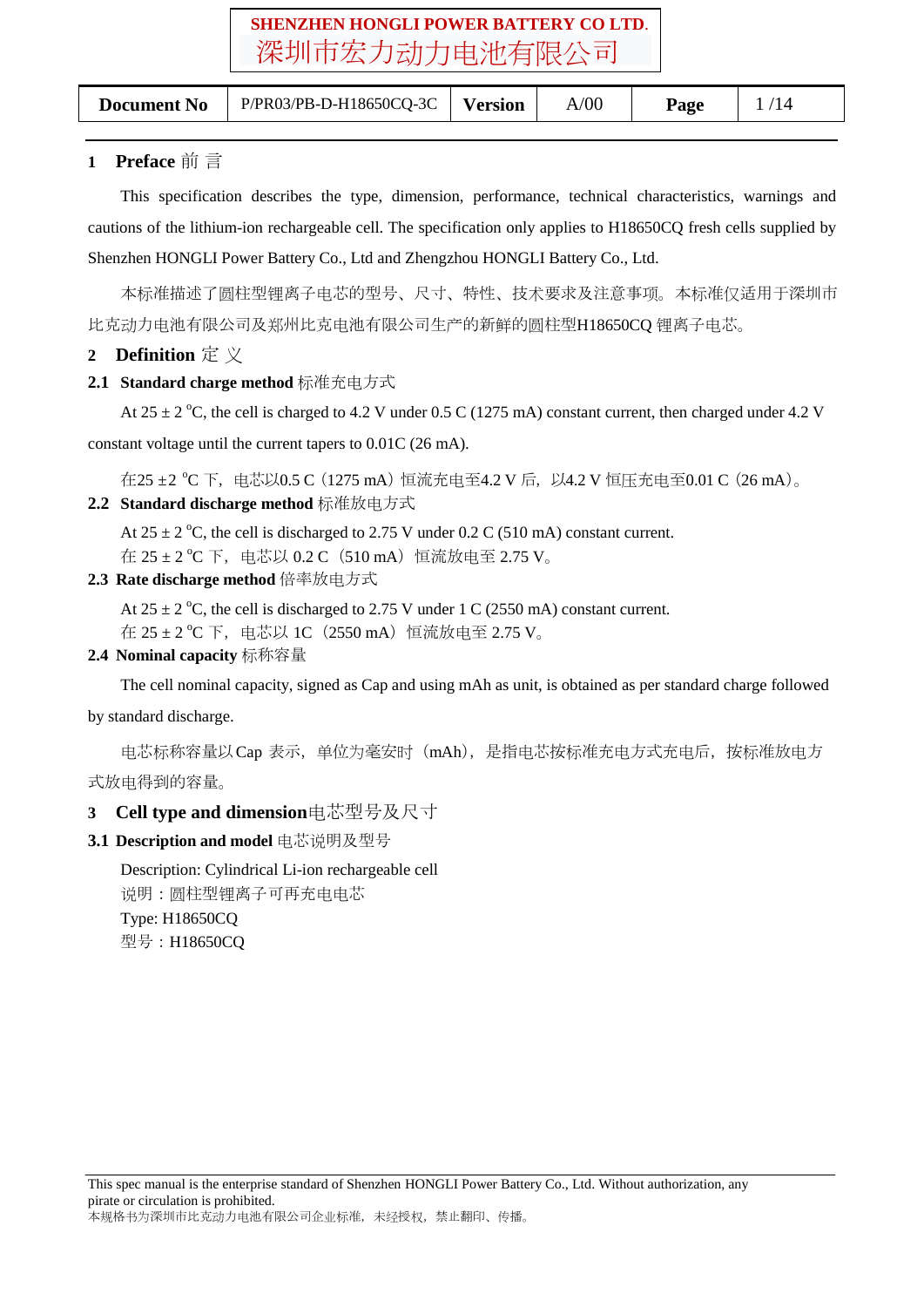|--|

#### **3.2 Cell dimension** 电芯尺寸

Cell physical dimension listed in Figure 1(unit: mm). 电芯尺寸示意图如图1 所示(单位:mm)。



**4 Cell characteristics**电芯特性

#### 64.85 $\pm$ 0.25

Unless otherwise specified, the cell is fresh cell and tested by standard charge and standard discharge. 除非有特殊说明,否则所有样品均为新鲜电芯,且按标准充电和标准放电方式进行测试。

|          | <b>ITEM</b>               | <b>SPECIFICATION</b>                                                                                            |  |  |  |
|----------|---------------------------|-----------------------------------------------------------------------------------------------------------------|--|--|--|
|          | 项目                        | 规格                                                                                                              |  |  |  |
| Capacity | Nominal capacity          | 2550 mAh @ $0.2 \text{ C}$                                                                                      |  |  |  |
|          | 标称容量                      | By Standard Charge/Discharge Method                                                                             |  |  |  |
| 容量       | MInimum capacity          | 2500 mAh @ 0.2 C                                                                                                |  |  |  |
|          | 最小容量                      | By Standard Charge/Discharge Method                                                                             |  |  |  |
|          | Nominal voltage           | 3.60V                                                                                                           |  |  |  |
| 标称电压     |                           |                                                                                                                 |  |  |  |
|          | Charge voltage            | 4.20V±0.05V (>4.2V 时不保证循环)                                                                                      |  |  |  |
|          | 充电电压                      |                                                                                                                 |  |  |  |
|          | Discharge cut-off voltage |                                                                                                                 |  |  |  |
|          | 放电终止电压                    | 2.75 V                                                                                                          |  |  |  |
|          | Energy density            |                                                                                                                 |  |  |  |
|          | 能量密度                      | 207 Wh/Kg (0.2 C)                                                                                               |  |  |  |
|          | Max charge current        | For cycle life: $0.5C$ $(1275mA)$<br>$C > T225$ °C<br>45<br>0.33C (840mA) $25^{\circ}$ C > T ≥10 <sup>°</sup> C |  |  |  |
|          | 最大充电电流                    |                                                                                                                 |  |  |  |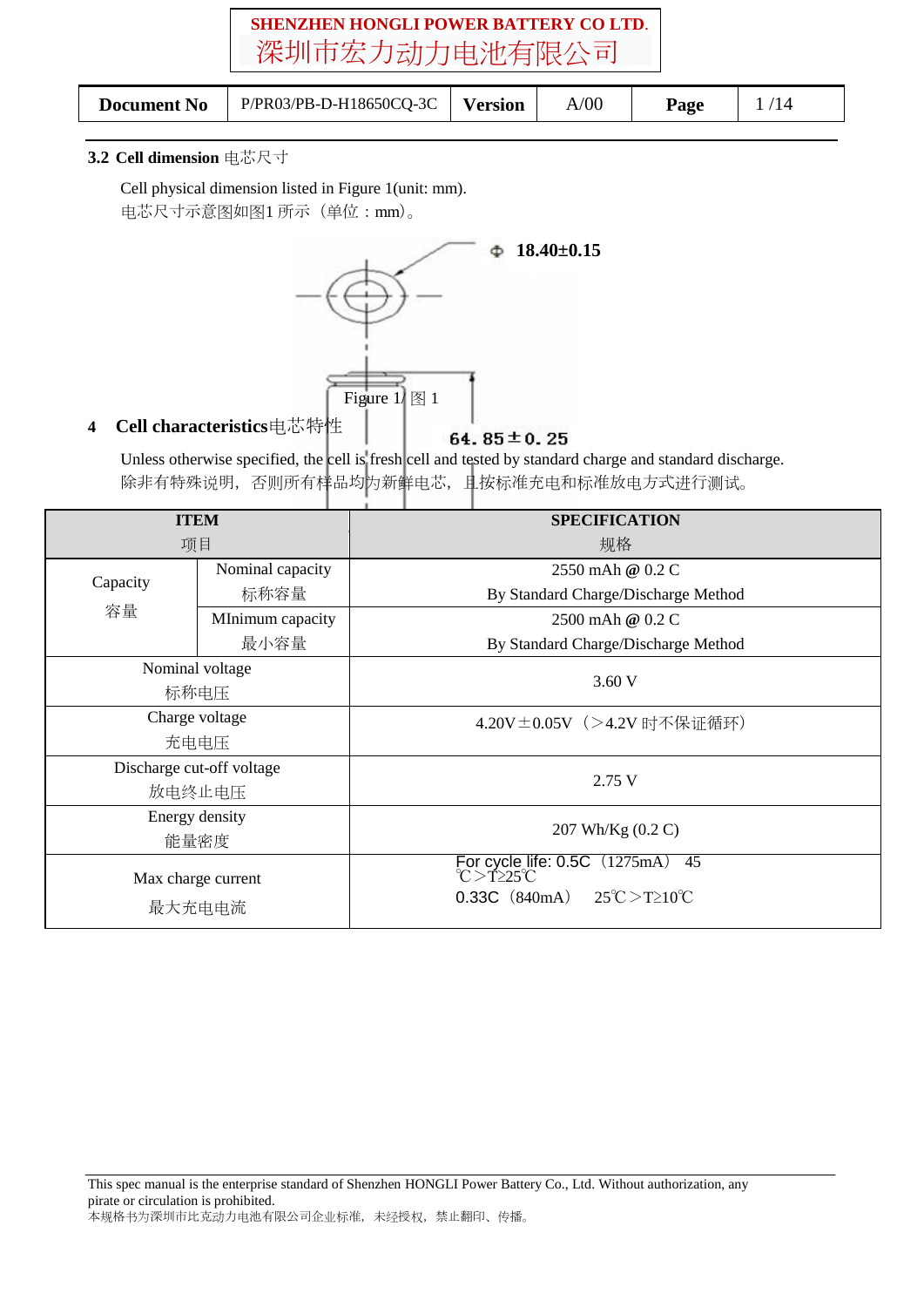| <b>Document No</b><br>P/PR03/PB-D-H18650CQ-3C |                                                                                                                                                                                                                                                                                                                                                                                                                                      |             | <b>Version</b> | A/00 | Page                          | 1/14 |  |
|-----------------------------------------------|--------------------------------------------------------------------------------------------------------------------------------------------------------------------------------------------------------------------------------------------------------------------------------------------------------------------------------------------------------------------------------------------------------------------------------------|-------------|----------------|------|-------------------------------|------|--|
|                                               | $0.15C$ (382mA)<br>$10^{\circ}$ C $>$ T $\geq$ s $\degree$ C $\degree$<br>0.1C (255mA)<br>Not for cycle life:<br>$5^{\circ}$ C $>$ T $\geq$ 0 $^{\circ}$ C<br>1C $(2550mA)$<br>$45^{\circ}$ C $>$ T $\geq$ 25 $^{\circ}$ C                                                                                                                                                                                                           |             |                |      |                               |      |  |
| Max discharge current<br>最大放电电流               | For cycle life:<br>$-10^{\circ}$ C $>$ T $\geq$ -20 $^{\circ}$ C<br>$0.5C$ (1275mA)<br>$60^{\circ}$ C > T2-10 $^{\circ}$ C<br>(2550mA)<br>1 <sup>C</sup><br>Not for cycle life:<br>$(10200mA)$ 40°C > T ≥ 20°C<br>4C<br>$(7650mA)$ 20°C > T ≥ 10°C<br>3C<br>$10^{\circ}$ C > T2- $10^{\circ}$ C,50 $^{\circ}$ C > T240 $^{\circ}$ C<br>(5100mA)<br>2C<br>$-10^{\circ}$ C $>$ T $\geq$ -20 $^{\circ}$ C<br>(2550mA)<br>1 <sup>C</sup> |             |                |      |                               |      |  |
| Humidity range<br>湿度范围                        |                                                                                                                                                                                                                                                                                                                                                                                                                                      |             |                |      | 0~60% RH (non-condensing 不冷凝) |      |  |
| Internal resistance<br>内阻                     | $\leq$ 30 m $\Omega$ (AC Impedance, 1000 Hz)                                                                                                                                                                                                                                                                                                                                                                                         |             |                |      |                               |      |  |
| Cell dimension<br>电芯尺寸                        | 高度:64.85 $\pm$ 0.25 mm<br>Height: $64.85 \pm 0.25$ mm<br>Diameter: $18.4 \pm 0.15$ mm<br>直径:18.40±0.15 mm                                                                                                                                                                                                                                                                                                                            |             |                |      |                               |      |  |
| Weight<br>重量                                  |                                                                                                                                                                                                                                                                                                                                                                                                                                      | $\leq$ 48 g |                |      |                               |      |  |

### **5 Technical requirements**技术要求

#### **5.1 Cell usage conditions** 电芯使用环境

Charge temperature 充电温度:  $0 \sim 45 \degree C$ 

Temperature of discharge (Cell surface limit temperature) 放电温度(电芯表面极限温度): -20~65℃ **5.2 Cell testing conditions** 电芯实验环境

### Unless otherwise specified, all tests stated should be done at  $25 \pm 2$  °C. 除非有特殊说明, 所有测试须在25±2 °C下完成。

### **5.3 Requirement of the testing equipment** 测量仪表要求

The voltage measurement device: not less than 0.5 grade 电压测量装置:不低于 0.5 级 The current measurement device: not less than 0.5 grade 电流测量装置:不低于 0.5 级 AC Impedance: 1000 Hz 交流阻抗测量频率:1000 Hz Temperature meter: precision  $\leq 0.5$  °C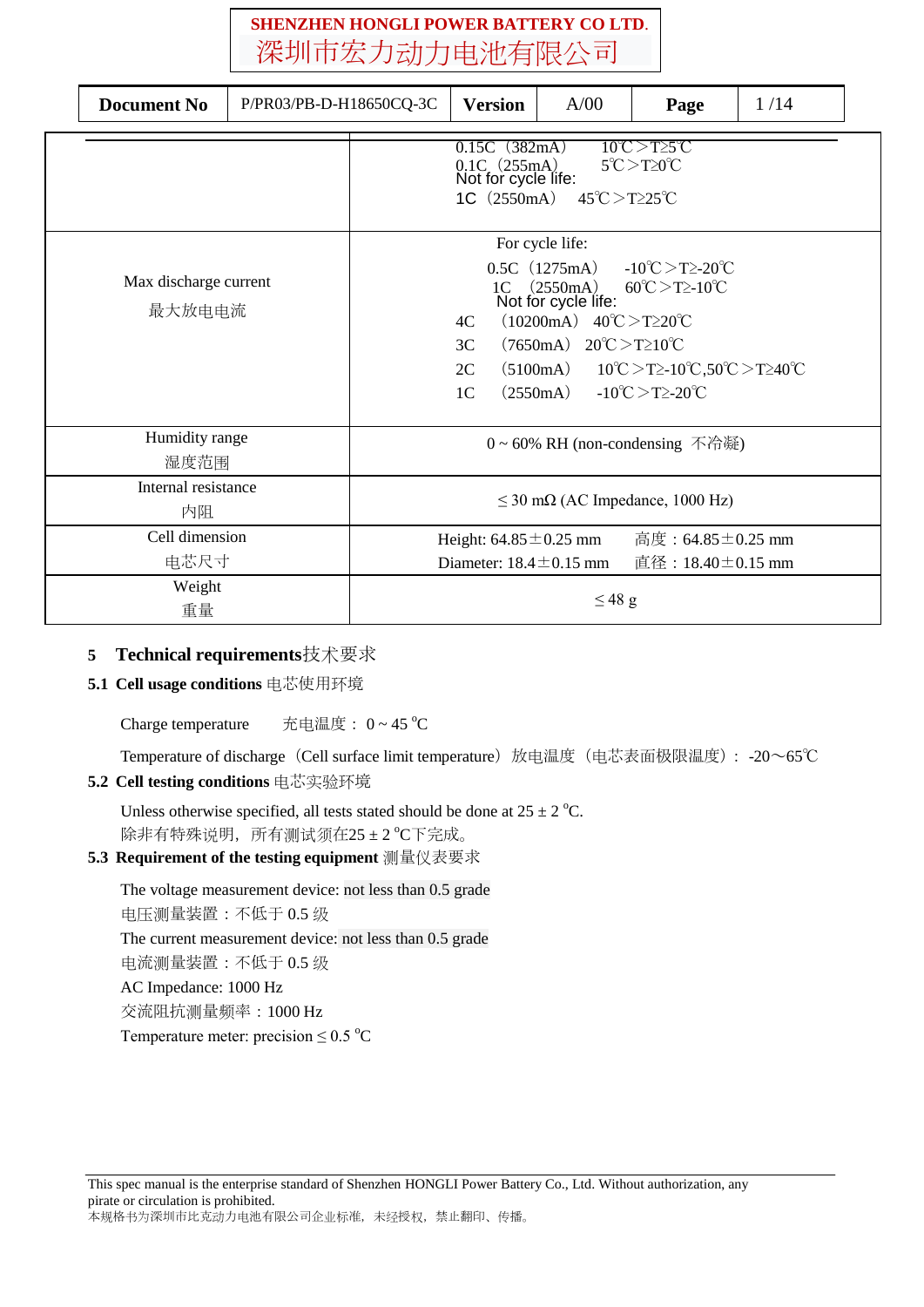| <b>Document No</b> | P/PR03/PB-D-H18650CQ-3C | Version | A/00 | <b>Page</b> |  |
|--------------------|-------------------------|---------|------|-------------|--|
|                    |                         |         |      |             |  |

温度仪表要求:精度为≤0.5 °C Time measurement tolerance:  $\pm 0.1\%$ 时间测量公差:±0.1% The size measurement tolerance:  $\pm$  0.1% 尺寸测量公差:± 0.1% The quality measurement tolerance:  $\pm$  0.1% 质量测量公差:± 0.1%

### **5.4 Electrochemical Characteristics** 电化学特性

Unless otherwise specified, the cell should be fresh cell and tested by standard charge and standard discharge. 除非有特殊说明,否则所有样品均为新鲜电芯,且按标准充电和标准放电方式进行测试。

| No.   | <b>Item</b>                            | <b>Test method and conditions</b>                                                                                                                                       | <b>Criterion</b>                                                                                                                                                                                                                                                                                                                                                                                                                        |
|-------|----------------------------------------|-------------------------------------------------------------------------------------------------------------------------------------------------------------------------|-----------------------------------------------------------------------------------------------------------------------------------------------------------------------------------------------------------------------------------------------------------------------------------------------------------------------------------------------------------------------------------------------------------------------------------------|
| 序号    | 测试项目                                   | 测试方法与条件                                                                                                                                                                 | 性能标准                                                                                                                                                                                                                                                                                                                                                                                                                                    |
| 5.4.1 | Rate discharge<br>capability<br>倍率放电性能 | Standard charge followed by<br>constant current discharge to<br>2.75 V at specified discharge<br>rates at $25 \pm 2$ °C<br>按标准充电方式充电后, 在 25<br>+2°C下以给定放电倍率恒流放电至 2.75V。 | discharge capacity at $0.5C \ge 96\%$<br>discharge capacityat0.2C<br>0.5C放电容量<br>296%;<br>0.2C放电容量<br>discharge capacity at $1.0C$ $\geq$ 94%<br>discharge capacityat0.2C<br>1.0C放电容量<br><del>● 2.9</del> 4%;<br>0.2C放电容量<br>discharge capacity at $2.0C$ $\geq$ 94%<br>discharge capacityat0.2C<br>2.0C放电容量 94%<br>0.2C放电容量<br>discharge capacity at $3.0C \ge 95\%$<br>discharge capacity at 0.2C<br>3.0C放电容量<br>2.95%<br>$0.2C$ 放电容量 |
|       |                                        |                                                                                                                                                                         |                                                                                                                                                                                                                                                                                                                                                                                                                                         |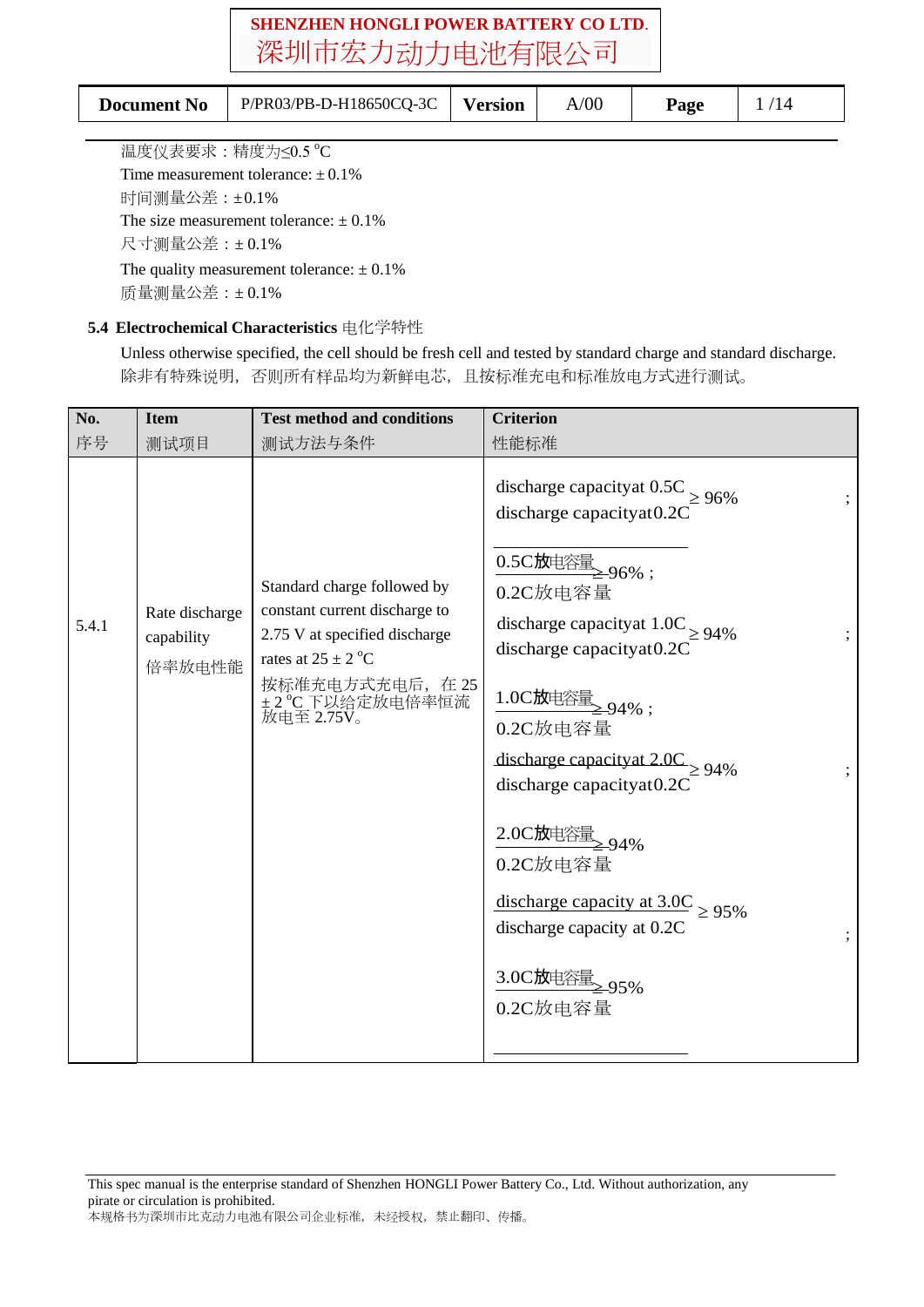| <b>Document No</b> |                                                                    | P/PR03/PB-D-H18650CQ-3C                                                                                                                                                                                                                                                             |  | A/00<br><b>Version</b><br>Page                                                                                                                                 |                                                                                                    | 1/14                   |
|--------------------|--------------------------------------------------------------------|-------------------------------------------------------------------------------------------------------------------------------------------------------------------------------------------------------------------------------------------------------------------------------------|--|----------------------------------------------------------------------------------------------------------------------------------------------------------------|----------------------------------------------------------------------------------------------------|------------------------|
|                    |                                                                    |                                                                                                                                                                                                                                                                                     |  | discharge capacity at 0.2C<br>4.0C放电容量 95%<br>0.2C放电容量                                                                                                         | discharge capacity at 4.0C $\geq 95\%$                                                             |                        |
|                    | RT cycle life<br>常温循环寿命                                            | Temperature : $25\pm2$ °C<br>Charge: Standard charge<br>method<br>Discharge: Rate discharge<br>method<br>For 1000 cycles.<br>1001th:<br>Charge: Standard charge<br>method<br>Discharge: standard discharge<br>method<br>25±2℃下, 标准充电和倍率放<br>电制式, 循环 1000次<br>第1001次:标准充电和标准放<br>电分容 |  | minimum capacity                                                                                                                                               | Discharge capacity of 1001th cycle $\geq 80\%$                                                     |                        |
| 5.4.2              | 45°C cycle<br>life<br>45℃循环寿命                                      | Temperature : 45±2 °C<br>Charge: Standard charge<br>method<br>Discharge: Rate discharge<br>method<br>For 1000 cycles.<br>1001th:<br>Charge: Standard charge<br>method<br>Discharge: standard discharge<br>method<br>45±2℃下, 标准充电和倍率放<br>电制式, 循环 1000次<br>第1001次:标准充电和标准放<br>电分容     |  | 初始放电容量                                                                                                                                                         | Discharge capacity of 1001th cycle $\geq 75\%$<br>Original discharge capacity<br>第1001次循环的放电容量≥75% |                        |
| 5.4.3              | High-low<br>temperature<br>discharge<br>performance<br>高低温放电性<br>能 | Standard charge followed by 1<br>$C(2550 \text{ mA})$ constant current<br>discharge to 2.75 V at specified<br>temperature. Discharge cut-off<br>voltage shall be 2.5 V when                                                                                                         |  | discharge capacity at - $20^{\circ}$ C<br>discharge capacity at $25^{\circ}$ C<br><del>- 20<sup>0</sup> C 放电容量 <sub>≥</sub> 70%</del><br>25 <sup>0</sup> C放电容量 |                                                                                                    | $\geq$ 70%<br>$\vdots$ |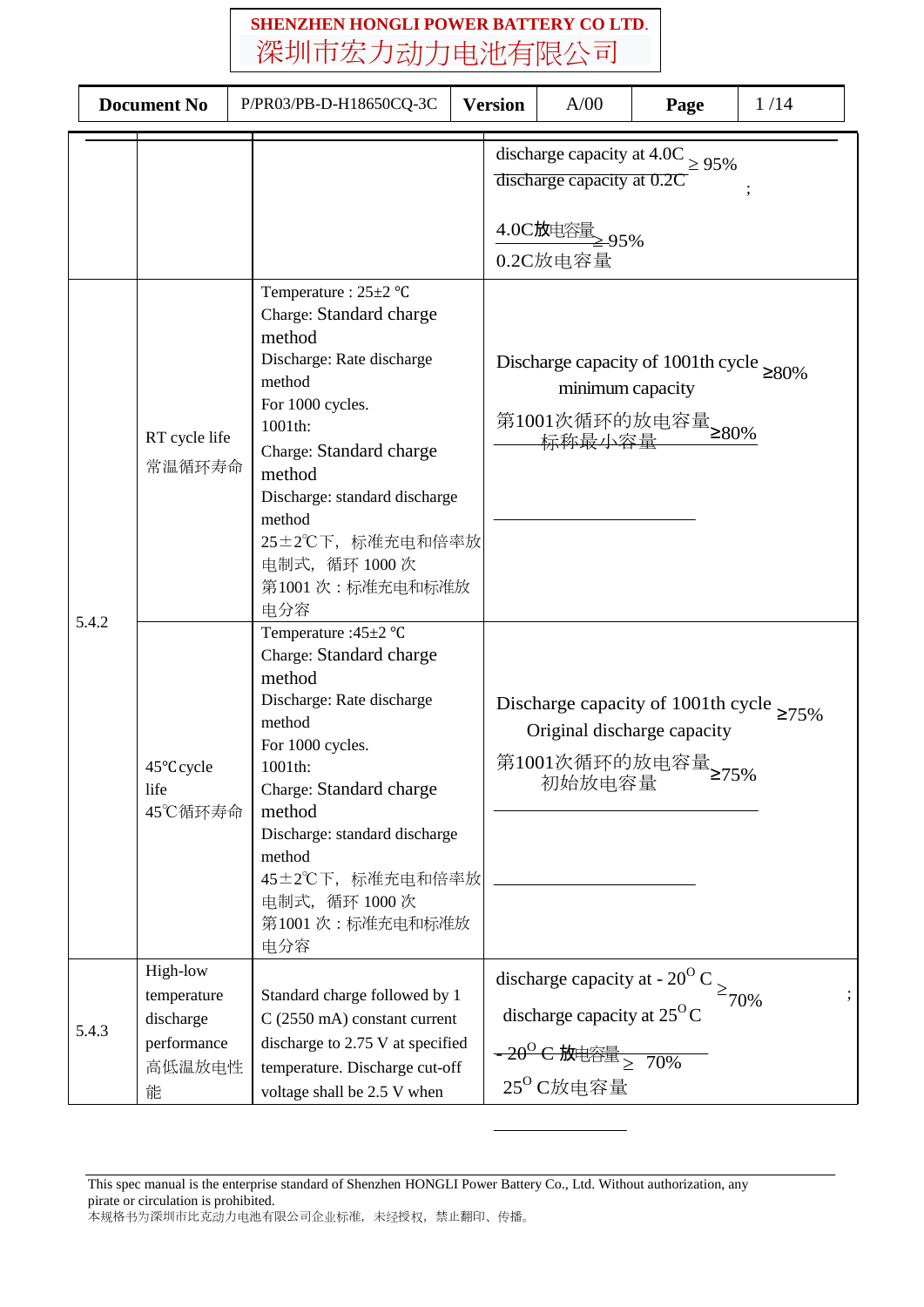|       | <b>Document No</b>                                                    | P/PR03/PB-D-H18650CQ-3C                                                                                                                              | <b>Version</b> | A/00                                                                                                                                                                                                                                                                   | Page                                                                                                                                                                                                                                                                                                             | 1/14                                                                                                       |
|-------|-----------------------------------------------------------------------|------------------------------------------------------------------------------------------------------------------------------------------------------|----------------|------------------------------------------------------------------------------------------------------------------------------------------------------------------------------------------------------------------------------------------------------------------------|------------------------------------------------------------------------------------------------------------------------------------------------------------------------------------------------------------------------------------------------------------------------------------------------------------------|------------------------------------------------------------------------------------------------------------|
|       |                                                                       | discharge temperature below -10<br>$\rm{^oC}.$<br>按标准充电方式充电后, 在指<br>定温度下以 1 C (2550 mA) 电<br>流恒流放电至截止电压 2.75<br>V。当放电温度低于-10 °C 时,<br>放电截止电压为 2.5 V。 |                | -10 <sup>o</sup> C放电容量 2 75%<br>25 <sup>o</sup> C放电容量<br>discharge capacity at $25^{\circ}$ C<br>$0^{\rm O}$ C放电容量 > 85%<br>25 <sup>0</sup> C放电容量<br>$45^{\rm O}$ C放电容量 $_{\geq}$<br>$25^{\rm O}$ C放电容量<br>$60^{\rm O}$ C放电容量 $_{\rm \geq}$ 100%<br>$25^{\rm o}$ C放电容量 | discharge capacity at -10 <sup>o</sup> C<br>discharge capacity at $25^{\circ}$ C $\geq$ 75%<br>discharge capacity at $0^{\circ}$ C $\geq 85\%$<br>discharge capacity at $45^{\circ}$ C<br>discharge capacity at $25^{\circ}$ C<br>100%<br>discharge capacity at 60 °C $\geq$ 100%;<br>discharge capacity at 25°C |                                                                                                            |
| 5.4.4 | Storage<br>performance at<br>25 °C (100%)<br>SOC)<br>25 °C 满电存<br>储性能 | (1) Standard charge<br>标准充电方式充电<br>(2) Stored at 25 $^{\circ}$ C for 28 days<br>于 25 °C 下存储 28 天<br>(3) Standard discharge<br>标准放电方式放电               |                | 存储28天残余容量 ≥95%<br>初始容量<br>存储28天恢复容量 ≥97%<br>初始容量                                                                                                                                                                                                                       | Original discharge capacity<br>Original discharge capacity                                                                                                                                                                                                                                                       | Residual capacity after 28 days storage $\geq 95\%$<br>Recovery capacity after 28 days storage $\geq 97\%$ |
| 5.4.5 | High<br>temperature<br>storage<br>performance<br>$(100\%$ SOC)        | (1) Standard charge<br>标准充电方式充电<br>(2) Stored at 60 $\degree$ C for 7 days<br>于 60 ℃ 下存储 7 天<br>(3) Kept at 25 $\degree$ C for 5 hours               |                |                                                                                                                                                                                                                                                                        | Residual capacity after 7 days storage $\geq 95\%$<br>Original discharge capacity                                                                                                                                                                                                                                |                                                                                                            |

This spec manual is the enterprise standard of Shenzhen HONGLI Power Battery Co., Ltd. Without authorization, any pirate or circulation is prohibited. 本规格书为深圳市比克动力电池有限公司企业标准,未经授权,禁止翻印、传播。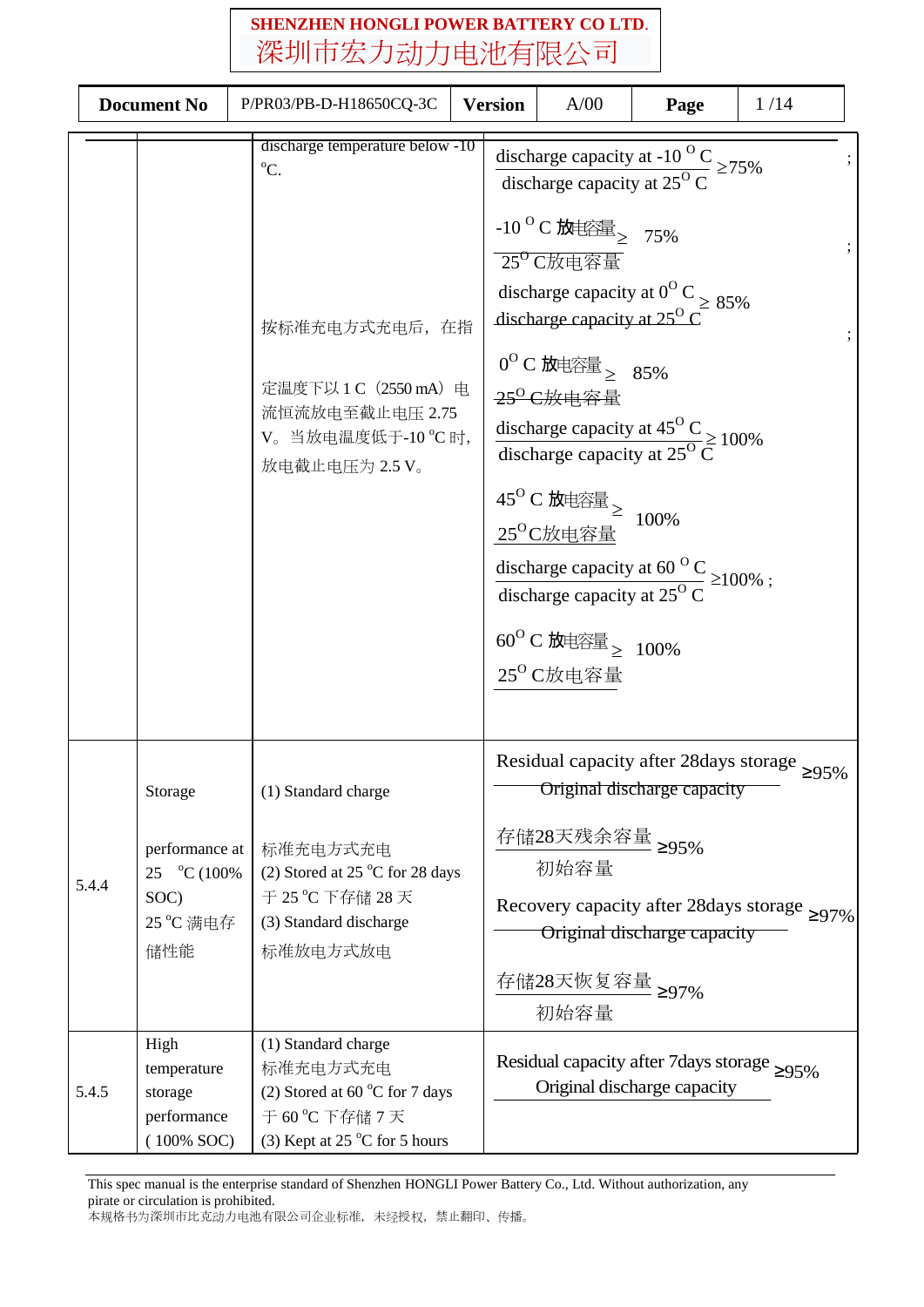| <b>Document No</b> |                                                                     | P/PR03/PB-D-H18650CQ-3C                                                                                                                                                                                                                                                                                               | <b>Version</b> | A/00                                      | Page                                | 1/14                                                |
|--------------------|---------------------------------------------------------------------|-----------------------------------------------------------------------------------------------------------------------------------------------------------------------------------------------------------------------------------------------------------------------------------------------------------------------|----------------|-------------------------------------------|-------------------------------------|-----------------------------------------------------|
|                    | <del>高温满电存储</del><br>性能                                             | 于 25 °C 搁置 5 小时<br>(4) Standard discharge<br>标准放电方式放电                                                                                                                                                                                                                                                                 |                | 存储7天残余容量<br>初始容量<br>存储7天恢复容量 ≥97%<br>初始容量 | 295%<br>Original discharge capacity | Recovery capacity after 7 days storage $\geq 97\%$  |
| 5.4.6              | Storage<br>performance at<br>45 °C (50%<br>SOC)<br>45 °C 半电存<br>储性能 | (1) Standard charge<br>标准充电方式充电<br>$(2)$ 1 C constant current<br>discharge for 30 minutes<br>以 1 C 恒流放电 30 分钟<br>(3) Stored at 45 $^{\circ}$ C for 28 days<br>于 45 °C 下存储 28 天<br>(4) Kept at 25 $^{\circ}$ C for 5 hours<br>于 25 °C 搁置 5 小时<br>(5) Standard charge<br>标准充电方式充电<br>(6) Standard discharge<br>标准放电方式放电 |                | 存储28天恢复容量<br>初始容量                         | Original discharge capacity<br>≥95% | Recovery capacity after 28 days storage $\geq 95\%$ |

### **5.5 Environmental characteristics and safety characteristics** 环境适应性能和安全性能

| No.   | <b>Item</b>                | <b>Testing method</b>                                                                                                                                                                                                                                                                                                                                                         | <b>Criterion</b>                       |
|-------|----------------------------|-------------------------------------------------------------------------------------------------------------------------------------------------------------------------------------------------------------------------------------------------------------------------------------------------------------------------------------------------------------------------------|----------------------------------------|
| 序号    | 测试项目                       | 测试条件与方法                                                                                                                                                                                                                                                                                                                                                                       | 性能标准                                   |
| 5.5.1 | Overcharge<br>test<br>过充测试 | After fully charged according to the standard charge method, the cell is<br>charged at 1 C till the ending conditions: the cell voltage reaches 1.5 times of<br>the cut-off voltage of standard charge or the 1 C charge time reaches 60 min.<br>The cell is observed for 60 min afterwards.<br>电芯以标准充电方式充满电, 然后以 1 C 充电至电压达到充电终止电<br>压的 1.5 倍或充电时间达 60 min 后停止充电, 观察 60 min。 | No fire, no explosion<br>电芯不起火、不爆<br>炸 |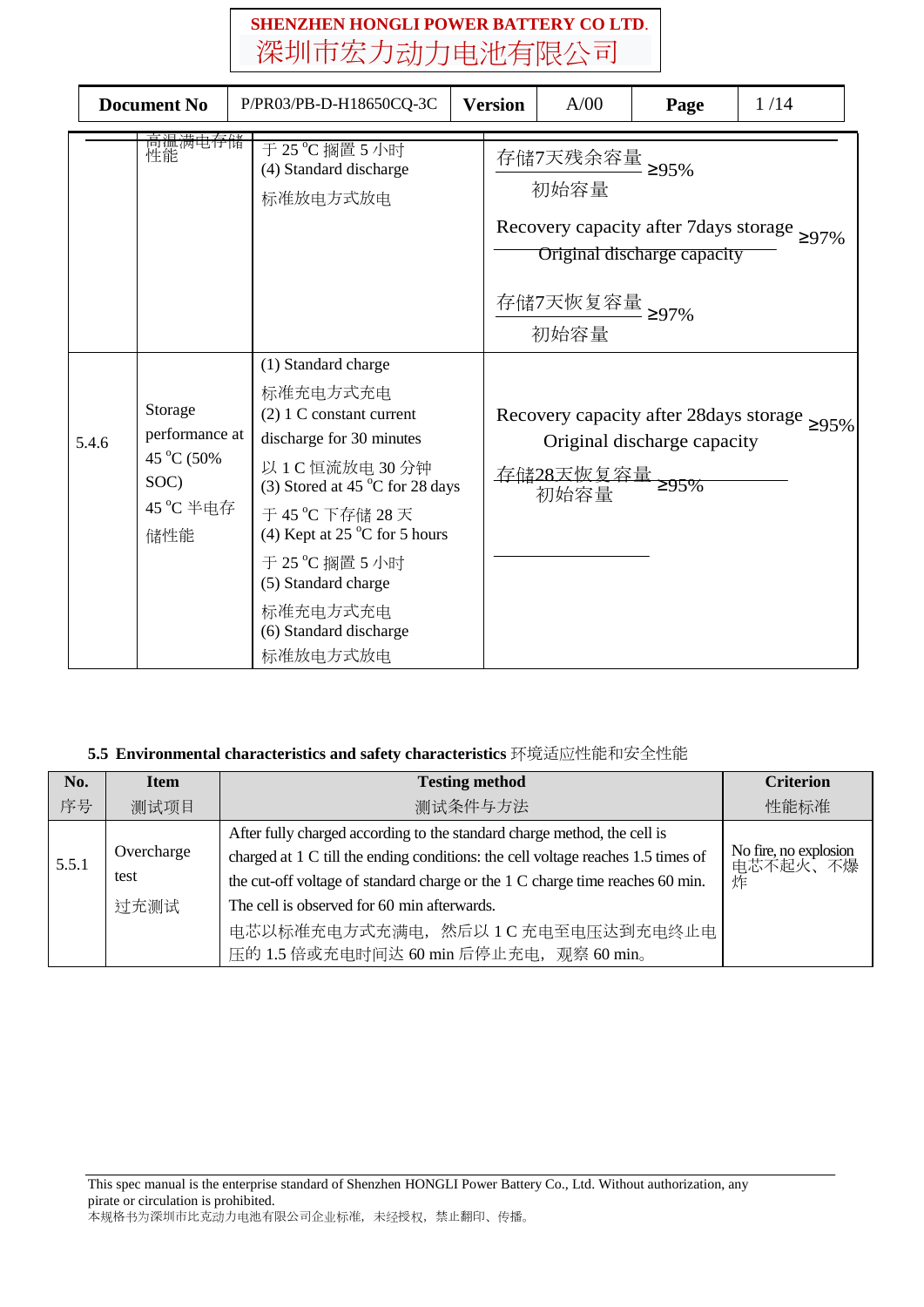|       | <b>Document No</b>                       | P/PR03/PB-D-H18650CQ-3C                                                                                                                                                                                                                                                                                                                                                                                                                                             | <b>Version</b> | A/00 | Page | 8/14                                                   |  |
|-------|------------------------------------------|---------------------------------------------------------------------------------------------------------------------------------------------------------------------------------------------------------------------------------------------------------------------------------------------------------------------------------------------------------------------------------------------------------------------------------------------------------------------|----------------|------|------|--------------------------------------------------------|--|
| 5.5.2 | 130 °C hot<br>oven test<br>130 ℃热箱<br>测试 | After fully charged according to the standard charge method, the cell is put in<br>a oven at a heating speed of 5 °C per minute until the temperatures of<br>both the cell and the oven reach 130 °C. The cell shall be maintained<br>130 °C for 30 min or until a fire or explosion is obtained.<br>电芯按照标准充电方式充满电后, 将电芯放进热箱里, 然后将热箱按<br>5 ℃/min 升温到130 ℃, 当电芯的温度也达到130 ℃时, 电芯在热<br>箱 130 ℃环境下保持 30 min 或者电芯起火爆炸为止。                                                 |                |      |      | No fire, no explosion<br>电芯不起火、不爆<br>炸                 |  |
| 5.5.3 | Crush test<br>挤压测试                       | After standard charge, cell is crushed between two flat surfaces until an applied<br>force of 13kN±1kN is reached.<br>标准充电后,将电芯放在两个平板内进行挤压,当压力达到13kN±1kN<br>时结束测试。                                                                                                                                                                                                                                                                                                  |                |      |      | No fire, no explosion<br>电芯不起火、不爆<br>炸                 |  |
| 5.5.4 | Short circuit<br>test<br>短路测试            | After fully charged according to the standard charge method, the cell is<br>short-circuited by connecting the positive and negative terminals with a<br>copper wire for 10 min. The wire resistance shall be less than 5 m $\Omega$ . The<br>cell is observed for 1 h after test.<br>以标准充电方式充满电后, 用内阻小于 5 mΩ 的电线将电芯正、负极<br>外部短路 10 min, 观察 1 h。                                                                                                                     |                |      |      | No fire, no explosion<br>电芯不起火、不爆<br>炸                 |  |
| 5.5.5 | Over discharge<br>test<br>过放测试           | After fully charged according to the standard charge method, the cell is<br>discharged at 1 C for 90 min and then observed for 1 h.<br>电芯按标准充电后以1 C 电流放电90 min, 观察1 h。                                                                                                                                                                                                                                                                                              |                |      |      | No fire, no explosion,<br>no leak<br>电芯不起火、不爆<br>炸、不漏液 |  |
| 5.5.6 | Drop test<br>跌落测试                        | After fully charged according to the standard charge method, the cell is dropped<br>with both ends from a height of 1.5 m onto the cement floor. Afterwards, the<br>cell is observed for 1 h.<br>电芯按标准充电后分别以正负端子两个方向从1.5m高度处自由跌落到水<br>泥地面上。                                                                                                                                                                                                                         |                |      |      | No fire, no explosion,<br>no leak<br>电芯不起火、不爆<br>炸、不漏液 |  |
| 5.5.7 | Seawater<br>immersion<br>海水浸泡            | After fully charged according to the standard charge method, the cell is<br>immersed in sea water (3.5wt% of NaCl) for 2 h. Afterwards, the cell is<br>observed for 1h.<br>电芯按标准充电后完全浸入3.5% NaCl 溶液 (质量百分比, 模拟常温下的<br>海水成分) 中2h, 并观察1h。                                                                                                                                                                                                                             |                |      |      | No fire, no explosion,<br>no leak<br>电芯不起火、不爆<br>炸     |  |
| 5.5.8 | Thermal<br>cycling<br>温度循环               | After fully charged according to the standard charge method, the cell is put in<br>an oven. Then set the oven temperature as follows:<br>(1) Decrease the chamber temperature from RT to -40 $^{\circ}$ C within 60 min and<br>keep the cell under -40 °C for 90 min;<br>(2) Raise the chamber temperature from -40 °C to 25 °C within 60 min;<br>(3) Raise the chamber temperature from 25 °C to 85 °C within 90 min and<br>keep the cell under 85 °C for 110 min; |                |      |      | No fire, no explosion,<br>no leak<br>电芯不起火、不爆<br>炸、不漏液 |  |

This spec manual is the enterprise standard of Shenzhen HONGLI Power Battery Co., Ltd. Without authorization, any pirate or circulation is prohibited. 本规格书为深圳市比克动力电池有限公司企业标准,未经授权,禁止翻印、传播。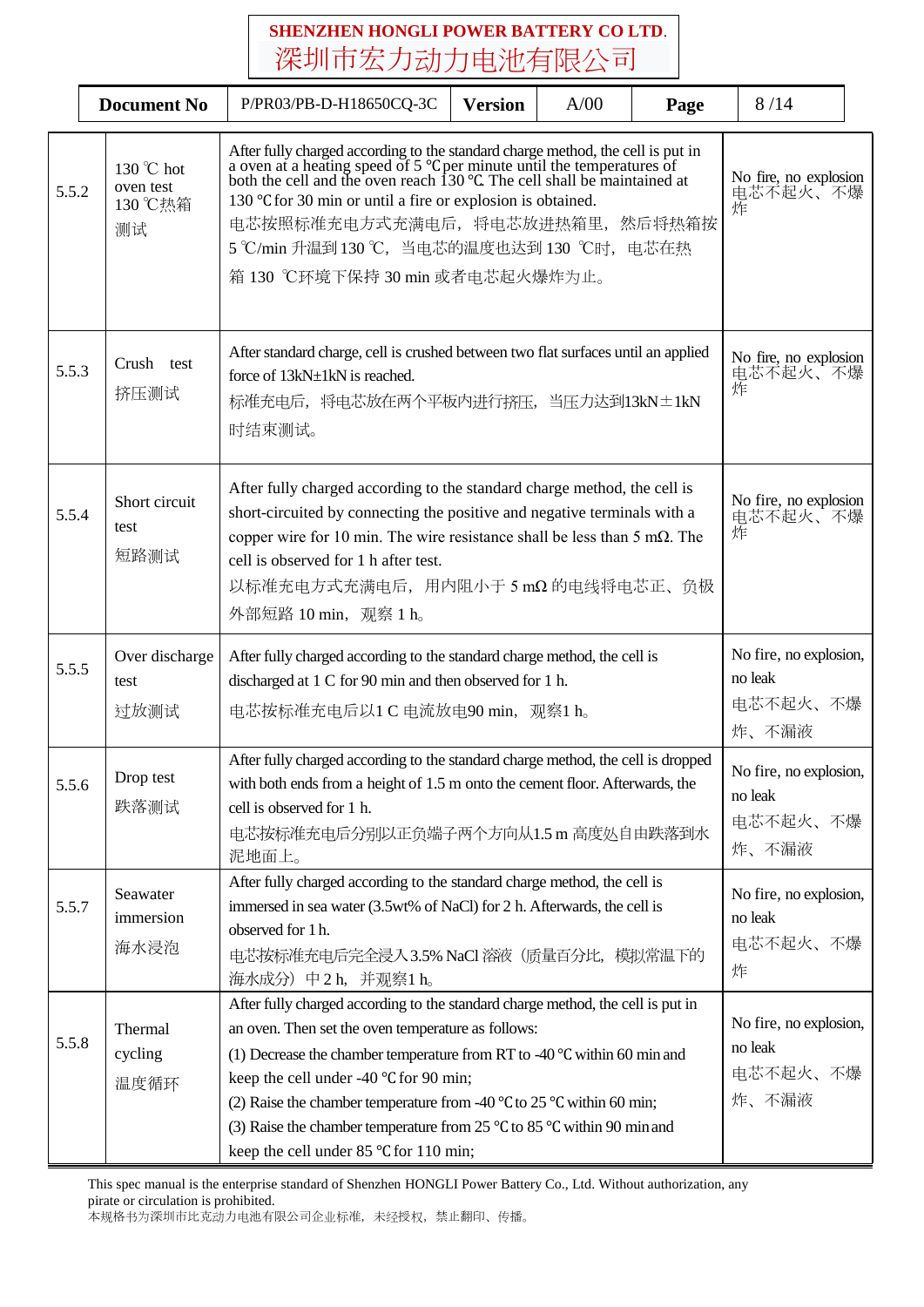|                   | <b>Document No</b>          | P/PR03/PB-D-H18650CQ-3C                                                                                                                                                                                                                                                                                                                                                                                        | <b>Version</b> | A/00 | Page | 9/14                                                   |  |
|-------------------|-----------------------------|----------------------------------------------------------------------------------------------------------------------------------------------------------------------------------------------------------------------------------------------------------------------------------------------------------------------------------------------------------------------------------------------------------------|----------------|------|------|--------------------------------------------------------|--|
|                   |                             | (4) Decrease the chamber temperature from 85 $\degree$ C to 25 $\degree$ C within 70 min;<br>(5) Repeat the sequence for a further 4 cycles.<br>Afterwards, the cell is observed for 1 h.<br>电芯按标准充电方式充电后放入温度箱中,然后按以下步骤调节温度箱温<br>度:<br>在60 min 内由25 ℃降温至-40 ℃, 保持90 min;<br>(1)<br>在60 min 内温度升至25 ℃;<br>(2)<br>在90 min 内温度升至85 ℃, 保持110 min;<br>(3)<br>(4) 在70 min 内降温至25 ℃;<br>循环以上步骤4次。<br>(5)<br>结束后观察1 h。 |                |      |      |                                                        |  |
| 5.5.9             | Low pressure<br>低气压         | After fully charged according to the standard charge method, the cell is put at<br>the pressure of 11.6 kPa for 6 h. Afterwards, the cell is observed for 1 h.<br>电芯以标准充电方式充满电后将其放入低气压箱中, 调节试验箱中气<br>压为 11.6 kPa, 温度为室温, 静置 6 h, 之后观察 1 h。                                                                                                                                                                     |                |      |      | No fire, no explosion,<br>no leak<br>电芯不起火、不爆<br>炸、不漏液 |  |
| <b>Note</b><br>备注 | under protective equipment. | Unless otherwise specified, all safety tests above shall be conducted in ventilated environment at $25 \pm 2$ °C and<br>除特殊说明,以上所有安全测试均应在 25±2 ℃通风橱中,且附带有保护装置的条件下进行。                                                                                                                                                                                                                                           |                |      |      |                                                        |  |

### **6 Package picture** 包装图片



**Small box big box pallet (100pcs cells in a small box, 2 small boxes in a big box)**

### **7 Shipment** 出 货

The cell shall be shipped in voltage range of  $3.6 \sim 3.9$  V or in accordance with customers' requirement. The remaining capacity before charging shall be changed depending on the storage time and conditions.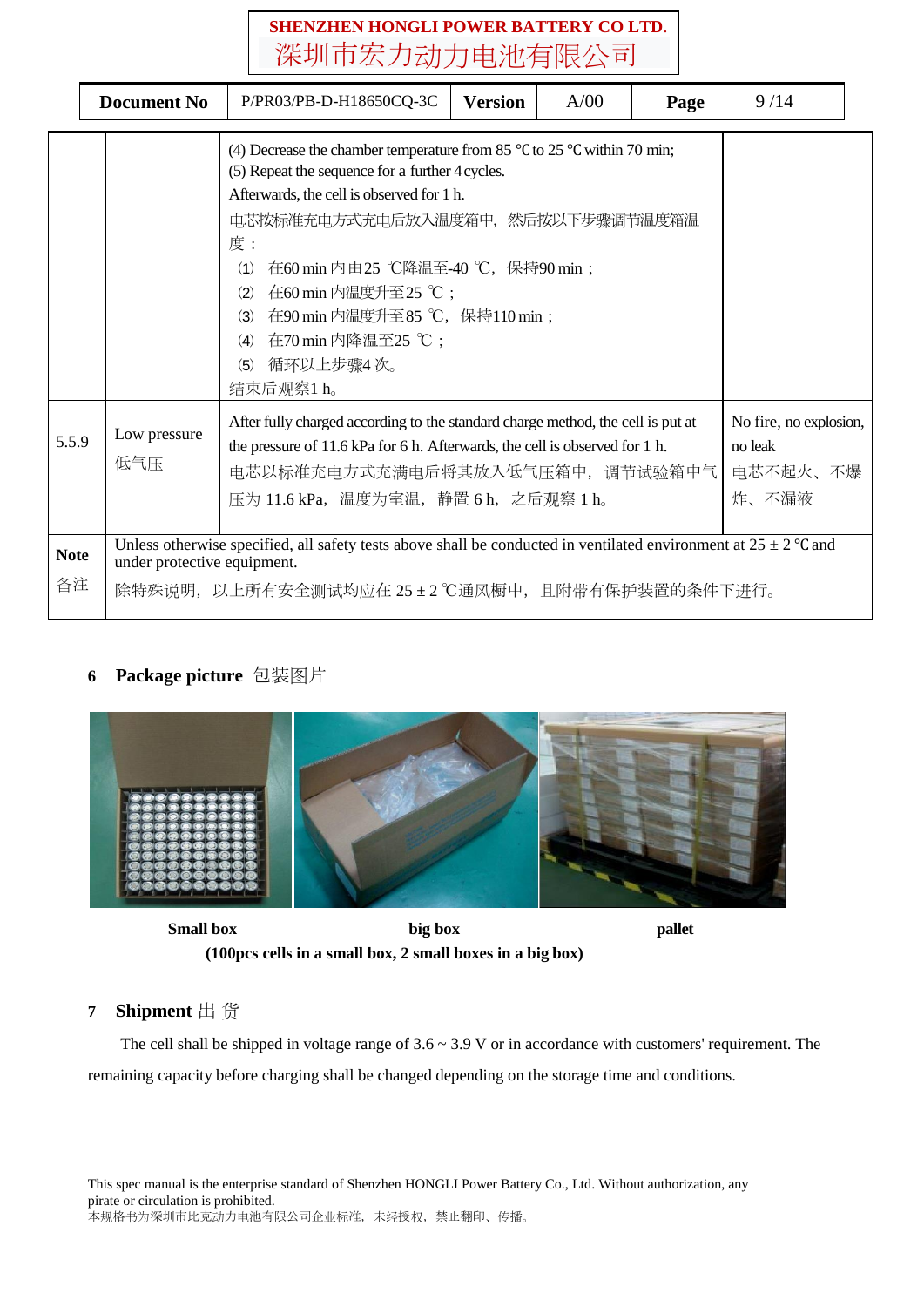| <b>Document No</b> | P/PR03/PB-D-H18650CQ-3C | <b>Version</b> | A/00 | Page |  |  |
|--------------------|-------------------------|----------------|------|------|--|--|
|--------------------|-------------------------|----------------|------|------|--|--|

单体电芯按 3.6 ~ 3.9 V 的充电电压或客户要求出货,电芯出货后充电前的剩余容量取决于储存时间和 条件。

### **8 Warranty** 质量保证

The cell warranty period is made according to business contract. HONGLI Power will replace no cells for free after shipment if there are problems due to customers' abuse or misuse instead of HONGLI Power's manufacturing failure.

电芯的保质期限依合同而定,交货之后,如非深圳市比克动力电池有限公司的制程原因,而是客户的 滥用和误用造成的电芯质量问题,深圳市比克动力电池有限公司不承诺免费更换。

HONGLI Power will not be responsible for the trouble caused by handling in violation of cautions in instructions. 深圳市比克动力电池有限公司对违反安全守则操作所产生的问题不承担任何责任。

HONGLI Power will not be responsible for the trouble caused by matching electric circuit, cell pack and charger. 深圳市比克动力电池有限公司对与电路、电池组和充电器搭配使用所产生的问题不承担任何 责任。HONGLI Power will not be responsible for any defect of cells caused during assembling after acceptance.

出货后客户在电芯组装过程中产生的不良电芯不在深圳市比克动力电池有限公司质量保证的范围之 列。

### **9 Storage and shipment requirement** 存储及运输要求

|             | <b>Item</b>                | <b>Permissible time</b> |
|-------------|----------------------------|-------------------------|
|             | 项目                         | 可存储时间                   |
| Storage     | 45 °C ~ 60 °C, 60% RH Max  | Less than 1 month       |
|             |                            | 少于1个月                   |
| environment | 25 °C ~ 45 °C, 60% RH Max  | Less than 3 months      |
| 储存环境        |                            | 少于3个月                   |
|             | -20 °C ~ 25 °C, 60% RH Max | Less than 1 year        |
|             |                            | 少于1年                    |

About long time storage:

If the cell needs to be stored for a long time, the cell's storage voltage should be  $3.6 \sim 3.9$  V. Also, it is recommended to charge the cell every six months.

关于长期存储: 若电芯需长期存储,电芯的存储电压应该为 3.6 ~ 3.9 V。同时,建议每 6 个月对电芯进行充电。

### **10 Warning and cautions in handling the lithium-ion cell** 电芯使用时警告事项及注意事项

Battery abuse can cause damage to the cell and/or personal injury. Please read and observe the standard cell precautions below before utilization.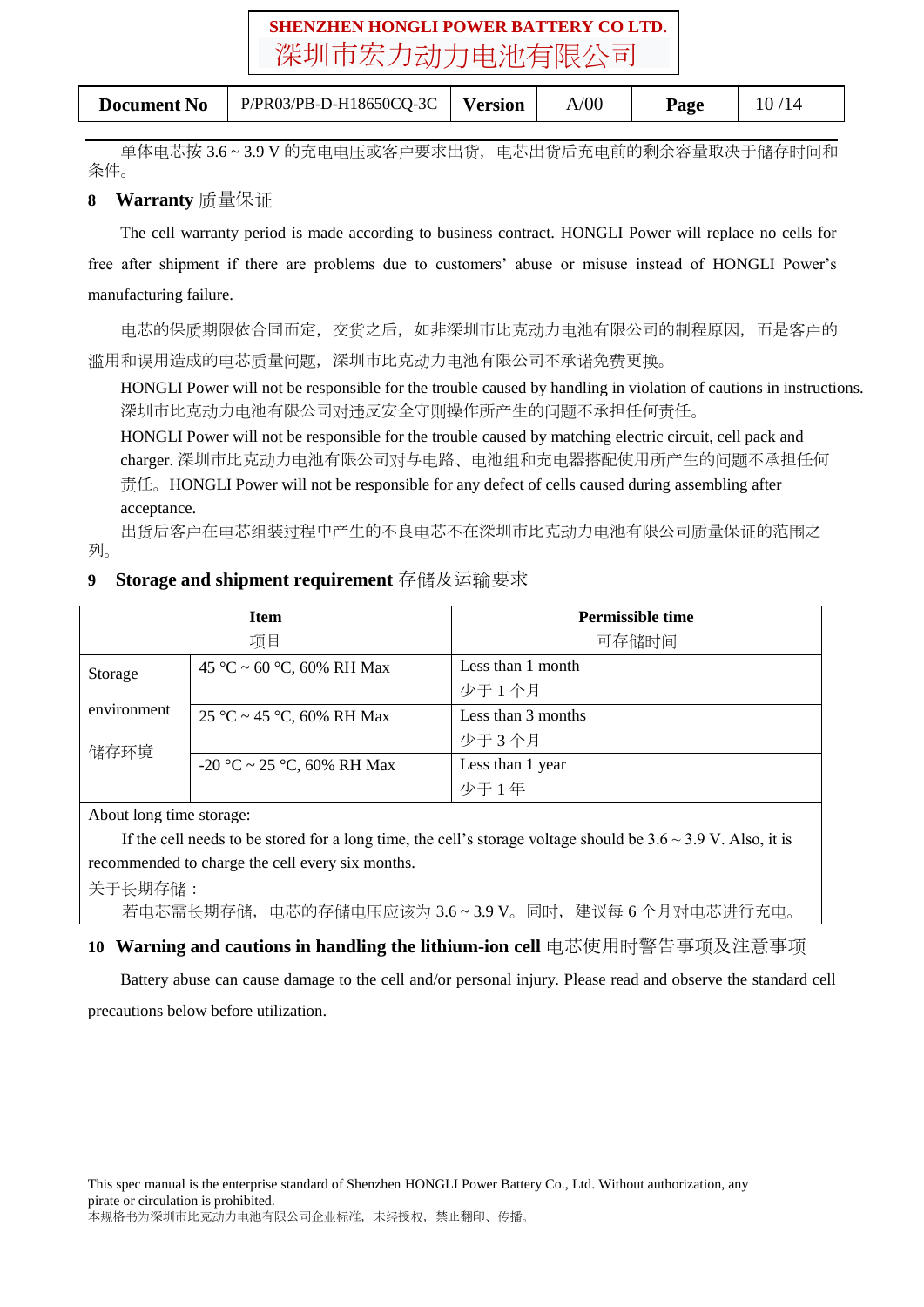| <b>Document No</b><br>P/PR03/PB-D-H18650CQ-3C | Version | A/00 | Page |  |  |
|-----------------------------------------------|---------|------|------|--|--|
|-----------------------------------------------|---------|------|------|--|--|

电池滥用可能会造成对电芯的损害或对人身的伤害,在使用前,请仔细阅读以下安全守则。

Note 1, the customer is required to contact Shenzhen HONGLI Power Battery Co., Ltd. in advance, if and

when the customer needs other applications or operating conditions not described in this specification.

注释1,客户如需在本规格书所述之外的条件下使用电芯,请提前联系深圳市比克动力电池有限公司。

Note 2, Shenzhen HONGLI Power Battery Co., Ltd. will take no responsibility for any accident when the cell is used under other conditions not described in this specification.

注释 2, 如在本规格书所述条件之外使用电芯而发生事故,深圳市比克动力电池有限公司不承担任何 责任.

**Warnings** 警 告

To prevent damage or injury from battery leaking, heating and/or explosion, please observe the following precautions before use. (It should be indicated especially in manual or instruction for users.)

为避免因电池泄漏、发热和/或爆炸造成伤害,请在使用前注意以下预防措施。(应在使用说明手册或 说明书中特别注明)

| Do not use and leave the cell near a heat source such as fire or heater.<br>1 |                                                                                                                   |  |  |  |  |  |
|-------------------------------------------------------------------------------|-------------------------------------------------------------------------------------------------------------------|--|--|--|--|--|
|                                                                               | 禁止在火、加热器待高温热源附近使用和留置电芯。                                                                                           |  |  |  |  |  |
|                                                                               | Do not use or leave the battery at very high temperature conditions (e.g., strong direct sunlight or a vehicle in |  |  |  |  |  |
| $\overline{2}$                                                                | extremely hot conditions). Otherwise, it can overheat or catch fire or its performance will be degenerate and     |  |  |  |  |  |
|                                                                               | its service life will be decreased.                                                                               |  |  |  |  |  |
|                                                                               | 禁止在高温下(直热的阳光下或很热的汽车中)使用或留置电池,否则可能会引起电池过热、起火、                                                                      |  |  |  |  |  |
|                                                                               | 功能失效和寿命减短。                                                                                                        |  |  |  |  |  |
| 3                                                                             | Do not short circuit, over-charge or over-discharge the cell.                                                     |  |  |  |  |  |
|                                                                               | 不要将电芯短路、过充或过放。                                                                                                    |  |  |  |  |  |
| $\overline{4}$                                                                | Don't immerse the battery in water and seawater. Please put it in cool and dry environment if no using.           |  |  |  |  |  |
|                                                                               | 严禁将电池浸入海水或水中, 保存不用时, 应放置在阴凉干燥的环境中。                                                                                |  |  |  |  |  |
| 5                                                                             | Don't reverse the positive and negative terminals                                                                 |  |  |  |  |  |
|                                                                               | 严禁颠倒正负极使用电池。                                                                                                      |  |  |  |  |  |
| 6                                                                             | Do not disassemble or modify the cell.                                                                            |  |  |  |  |  |
|                                                                               | 不要拆卸或修整电芯。                                                                                                        |  |  |  |  |  |
| 7                                                                             | Do not transport or store the battery together with metal objects such as necklaces, hairpins, coins, etc.        |  |  |  |  |  |
|                                                                               | 禁止将电池与金属, 如发夹、项链等一起运输或贮存。                                                                                         |  |  |  |  |  |
| 8                                                                             | Make sure the cell is not with conspicuous damage or deformation.                                                 |  |  |  |  |  |
|                                                                               | 不要使电芯受到明显的损害或变形。                                                                                                  |  |  |  |  |  |
| 9                                                                             | Don't connect the cell to an electrical outlet directly.                                                          |  |  |  |  |  |
|                                                                               | 严禁将电芯直接插入电源插座。                                                                                                    |  |  |  |  |  |
|                                                                               | If the cell leaks and the electrolyte splashes into the eyes, rinse the eyes with clean running water             |  |  |  |  |  |
| 10                                                                            | immediately for at least 15 minutes, and go to hospital for treatment if necessary.                               |  |  |  |  |  |
|                                                                               | 如果电芯发生泄露, 电解液进入眼睛, 请立即用流动的清水冲洗眼睛至少 15 min, 必要时请立即前往                                                               |  |  |  |  |  |
|                                                                               | 医院接受治疗。                                                                                                           |  |  |  |  |  |

This spec manual is the enterprise standard of Shenzhen HONGLI Power Battery Co., Ltd. Without authorization, any pirate or circulation is prohibited. 本规格书为深圳市比克动力电池有限公司企业标准,未经授权,禁止翻印、传播。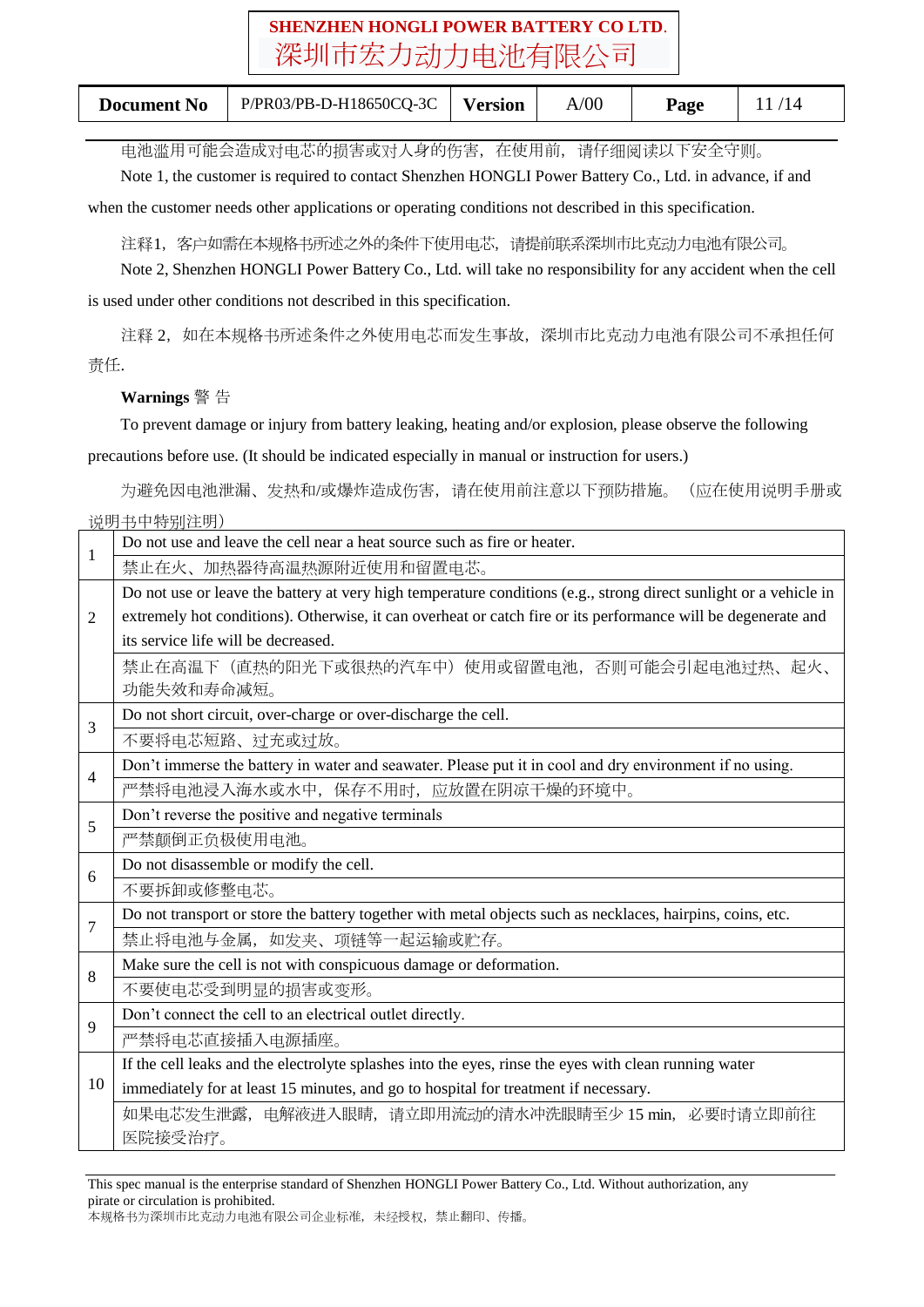|    | <b>Document No</b>     | P/PR03/PB-D-H18650CQ-3C                                                                                        | <b>Version</b> | A/00 | Page | 12/14 |  |
|----|------------------------|----------------------------------------------------------------------------------------------------------------|----------------|------|------|-------|--|
| 11 |                        | Mixed use of batteries of different types is not allowed.                                                      |                |      |      |       |  |
|    | 禁止与液态锂离子或不同型号的锂电池混合使用。 |                                                                                                                |                |      |      |       |  |
|    |                        | Keep the battery away from babies.                                                                             |                |      |      |       |  |
| 12 | 避免让小孩接触电池。             |                                                                                                                |                |      |      |       |  |
|    |                        | Do not directly solder the battery and pierce the battery with a nail or other sharp objects.                  |                |      |      |       |  |
| 13 |                        | 禁止直接焊接电池和用钉子或其它利器刺穿电池。                                                                                         |                |      |      |       |  |
|    |                        | Do not strike, throw or trample the battery.                                                                   |                |      |      |       |  |
| 14 |                        | 禁止敲击、抛掷或踩踏电池等。                                                                                                 |                |      |      |       |  |
| 15 |                        | Use the battery charger specifically for that purpose when charging.                                           |                |      |      |       |  |
|    |                        | 请选用锂离子电池专用充电器进行充电。                                                                                             |                |      |      |       |  |
| 16 |                        | Please separate cells of different electrochemical systems from one another when disposing of secondary        |                |      |      |       |  |
|    | cells.                 |                                                                                                                |                |      |      |       |  |
|    |                        | 二次电池处理时, 请将电池和其他电化学体系的产品分开。                                                                                    |                |      |      |       |  |
| 17 |                        | Clean the terminals with a dry cloth before use if the battery terminals are dirty. Otherwise power failure or |                |      |      |       |  |
|    |                        | charge failure may occur due to the poor connection with the instrument.                                       |                |      |      |       |  |
|    |                        | 如果电池弄脏, 使用前应用干布抹净, 否则可能会导致接触不良功能失效。                                                                            |                |      |      |       |  |
| 18 |                        | Batteries should be removed from the device or charger immediately and not used again if they are over heat,   |                |      |      |       |  |
|    |                        | give off odor, discolor or deform, or appear abnormally in any way during use, charging and storage.           |                |      |      |       |  |
|    |                        | 如果电池发出异味、发热、变色、变形,或在使用、贮存和充电过程中出现任何异常现象,立即将电                                                                   |                |      |      |       |  |
|    |                        | 池从装置或充电器中移离并停用。                                                                                                |                |      |      |       |  |
| 19 |                        | The battery replacement shall be done only by either cell supplier or device supplier instead of the user.     |                |      |      |       |  |
|    |                        | 更换电芯应由电芯供应商或设备供应商完成,用户不得自行更换。                                                                                  |                |      |      |       |  |
| 20 |                        | Please tape the terminals to insulate batteries before discarding them in case of fire and explosion.          |                |      |      |       |  |
|    |                        | 废弃电池之前应用绝缘纸包住电极,以防起火、爆炸。                                                                                       |                |      |      |       |  |
| 21 | easily.                | Do not use cells in strong electrostatic and magnetic occasions, otherwise, it can cause safety problems       |                |      |      |       |  |
|    |                        | 禁止在强静电和强磁场的地方使用,                                                                                               | 否则易带来不安全的隐患。   |      |      |       |  |
| 22 |                        | Use of damaged cells is not permitted.                                                                         |                |      |      |       |  |
|    | 禁止使用已损坏的电芯。            |                                                                                                                |                |      |      |       |  |
|    |                        | Make sure package designing will not cause battery damages.                                                    |                |      |      |       |  |
| 23 |                        | 电池外壳设计和包装禁止损伤电池。                                                                                               |                |      |      |       |  |
| 24 |                        | Battery packing should be conducted strictly according to level range, any misuse of different levels should   |                |      |      |       |  |
|    | not be permitted.      |                                                                                                                |                |      |      |       |  |
|    |                        | 电池配组时需严格按等级执行,不能跨等级成组。                                                                                         |                |      |      |       |  |
| 25 |                        | Disassembling cells from pack or module is not permitted unless under the guidance of professional             |                |      |      |       |  |
|    | technicians.           |                                                                                                                |                |      |      |       |  |
|    |                        | 严禁将电池从电池包或电池模组中拆卸,除非在专业技术人员的指导下进行。                                                                             |                |      |      |       |  |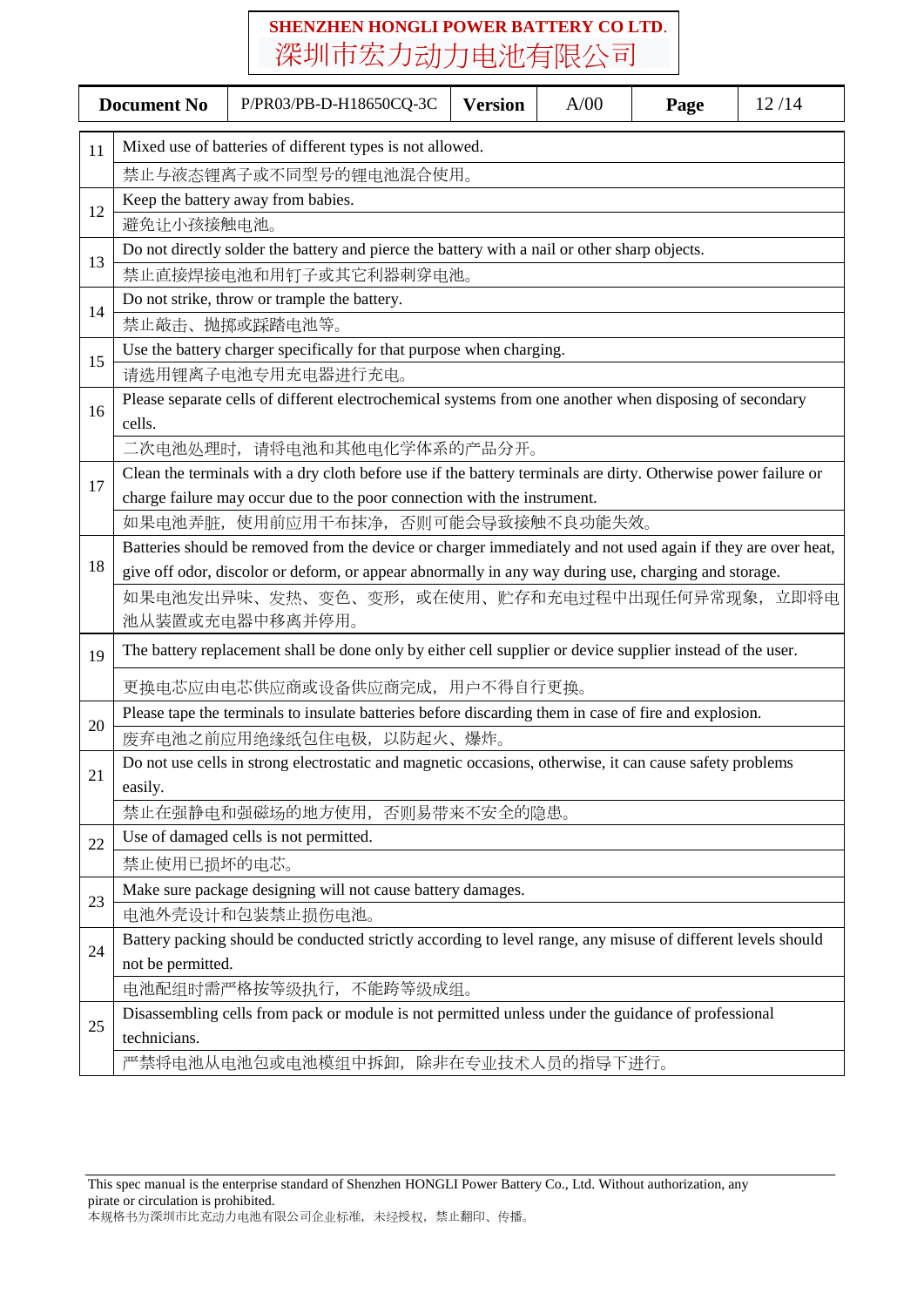| <b>Document No</b> | $P/PRO3/PB-D-H18650CQ-3C$   Version |  | A/00 | Page |  |  |
|--------------------|-------------------------------------|--|------|------|--|--|
|--------------------|-------------------------------------|--|------|------|--|--|

### **11 The restriction of the use of hazardous substances** 有害物质控制要求

This model of lithium-ion cell is in accordance with our company's request of

"The hazardous substances and material management standard" or customer's requirements. 本型号锂离子电芯符合本公司《有害物质与材料管理规范》要求或参照客户要求执行。

#### **12 Contact information** 联系方式

If you have any questions regarding the cell, please contact the following address: 如有疑问,请按以下地址联系:

Headquarter: HONGLI Industrial Park on Kuichong Street, Dapeng District, Shenzhen (518119)

厂址:深圳大鹏新区葵涌街道比克工业园(518119)

| Tel: $+86-755-61886818-6939$ (王工) | Fax: $+86-755-84208691$ |
|-----------------------------------|-------------------------|
| 电话:+86-755-61886818-6939(王工)      | 传真:+86-755-84208691     |